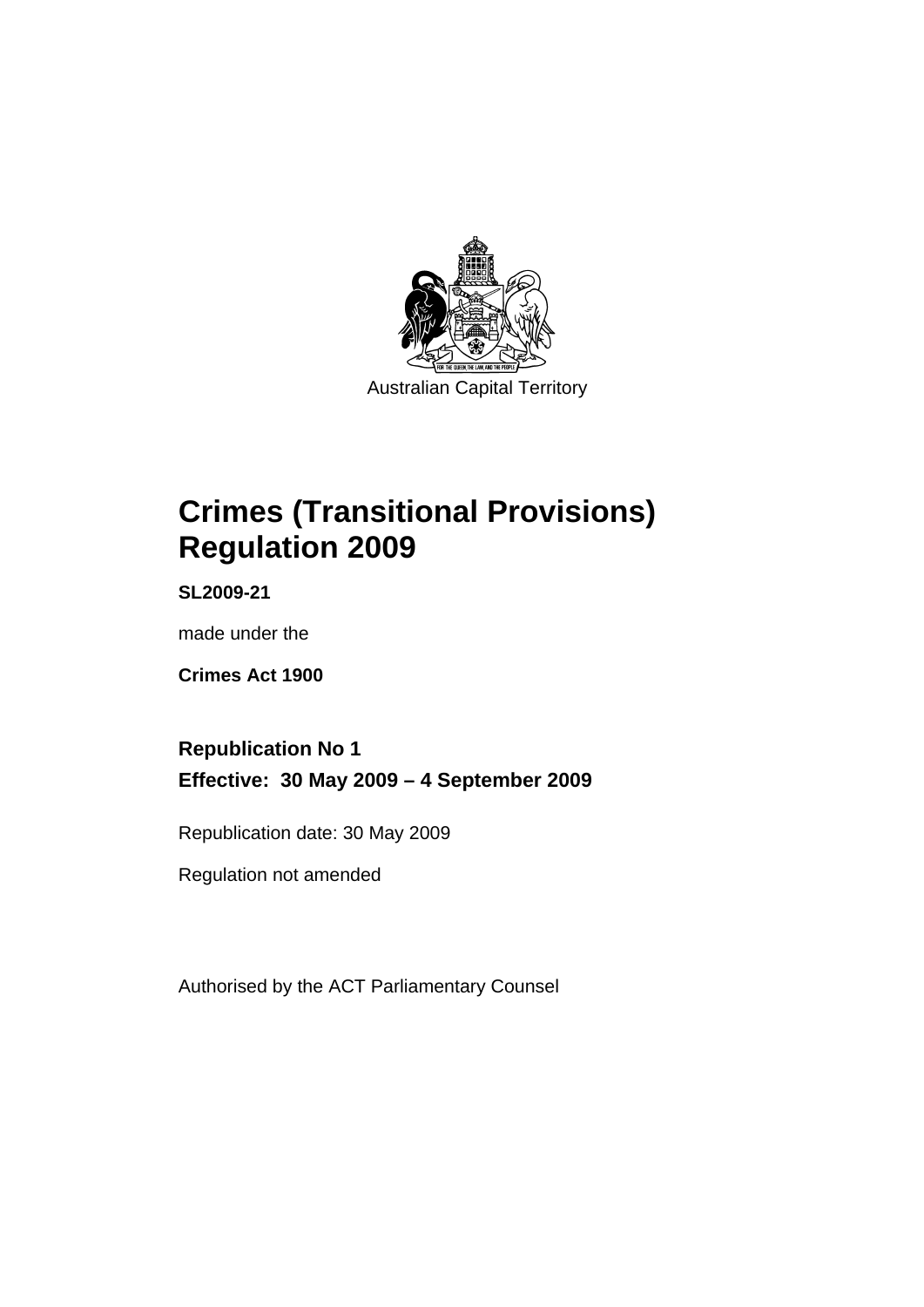# **About this republication**

### **The republished law**

This is a republication of the *Crimes (Transitional Provisions) Regulation 2009*, made under the *[Crimes Act 1900](#page-4-0)* (including any amendment made under the *Legislation Act 2001*, part 11.3 (Editorial changes)) as in force on 30 May 2009*.* It also includes any commencement, repeal or expiry affecting the republished law.

The legislation history and amendment history of the republished law are set out in endnotes 3 and 4.

#### **Kinds of republications**

The Parliamentary Counsel's Office prepares 2 kinds of republications of ACT laws (see the ACT legislation register at www.legislation.act.gov.au):

- authorised republications to which the *Legislation Act 2001* applies
- unauthorised republications.

The status of this republication appears on the bottom of each page.

#### **Editorial amendments**

The *Legislation Act 2001*, part 11.3 authorises the Parliamentary Counsel to make editorial amendments and other changes of a formal nature when preparing a law for republication. Editorial changes do not change the effect of the law, but have effect as if they had been made by an Act commencing on the republication date (see *Legislation Act 2001*, s 115 and s 117). The changes are made if the Parliamentary Counsel considers they are desirable to bring the law into line, or more closely into line, with current legislative drafting practice.

This republication does not include amendments made under part 11.3 (see endnote 1).

#### **Uncommenced provisions and amendments**

If a provision of the republished law has not commenced or is affected by an uncommenced amendment, the symbol  $\mathbf{U}$  appears immediately before the provision heading. The text of the uncommenced provision  $\overline{or}$  amendment appears only in the last endnote.

#### **Modifications**

If a provision of the republished law is affected by a current modification, the symbol  $\mathbf{M}$ appears immediately before the provision heading. The text of the modifying provision appears in the endnotes. For the legal status of modifications, see *Legislation Act 2001*, section 95.

#### **Penalties**

The value of a penalty unit for an offence against this republished law at the republication date is—

- (a) if the person charged is an individual—\$100; or
- (b) if the person charged is a corporation—\$500.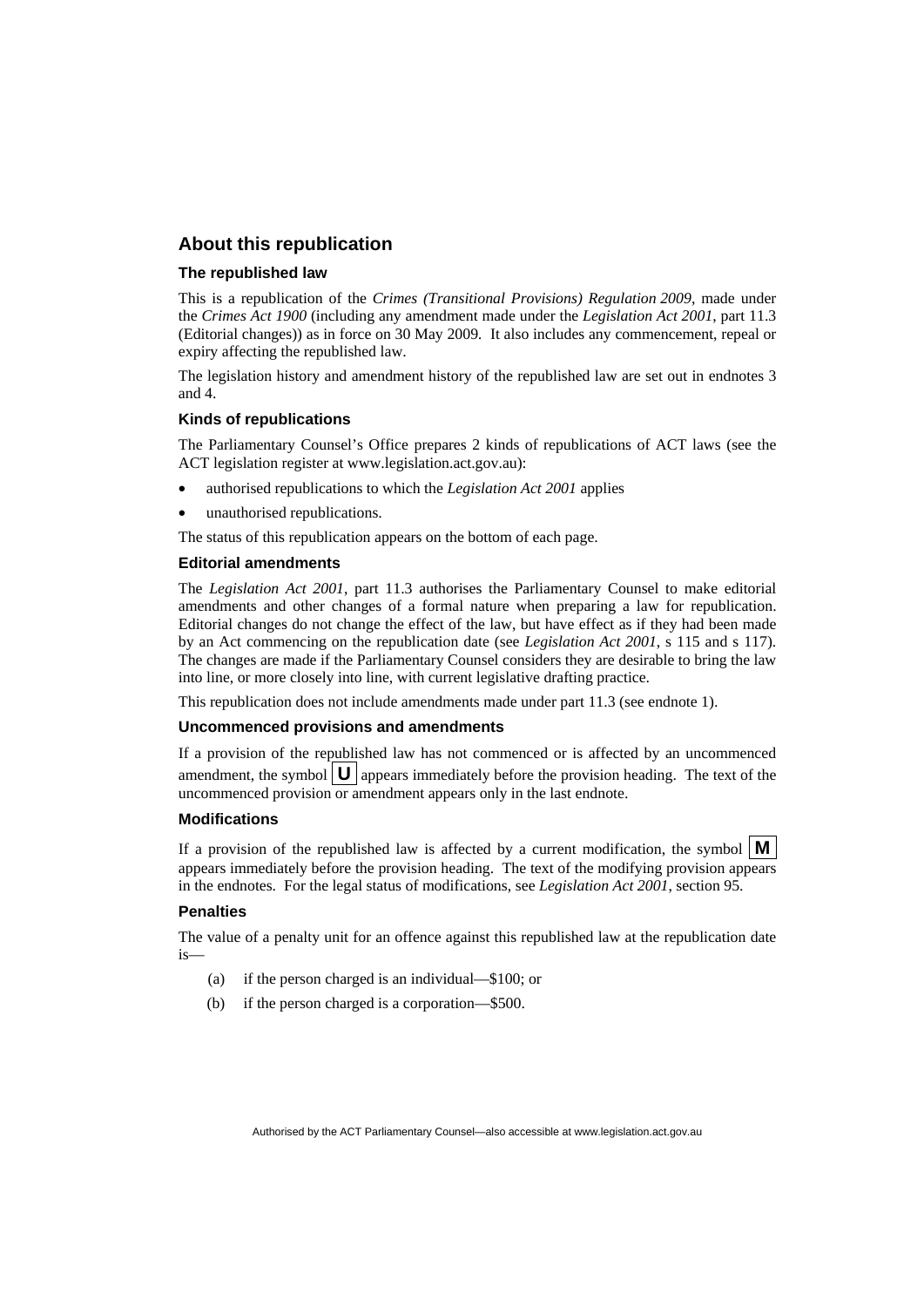

**[Crimes \(Transitional Provisions\)](#page-4-0)  [Regulation 2009](#page-4-0)** 

made under the

**[Crimes Act 1900](#page-4-0)** 

# **Contents**

|                 |                                           | Page |
|-----------------|-------------------------------------------|------|
| 1               | Name of regulation                        | 2    |
| 3               | Modification of Act, pt 30-Act, s 601 (2) | 2    |
|                 |                                           |      |
| <b>Endnotes</b> |                                           |      |
| 1               | About the endnotes                        | 3    |
| 2               | Abbreviation key                          | 3    |
| 3               | Legislation history                       | 4    |
| 4               | Amendment history                         | 4    |
|                 |                                           |      |

| - R1     | Crimes (Transitional Provisions) Regulation 2009 | contents 1 |
|----------|--------------------------------------------------|------------|
| 30/05/09 | Effective: 30/05/09-04/09/09                     |            |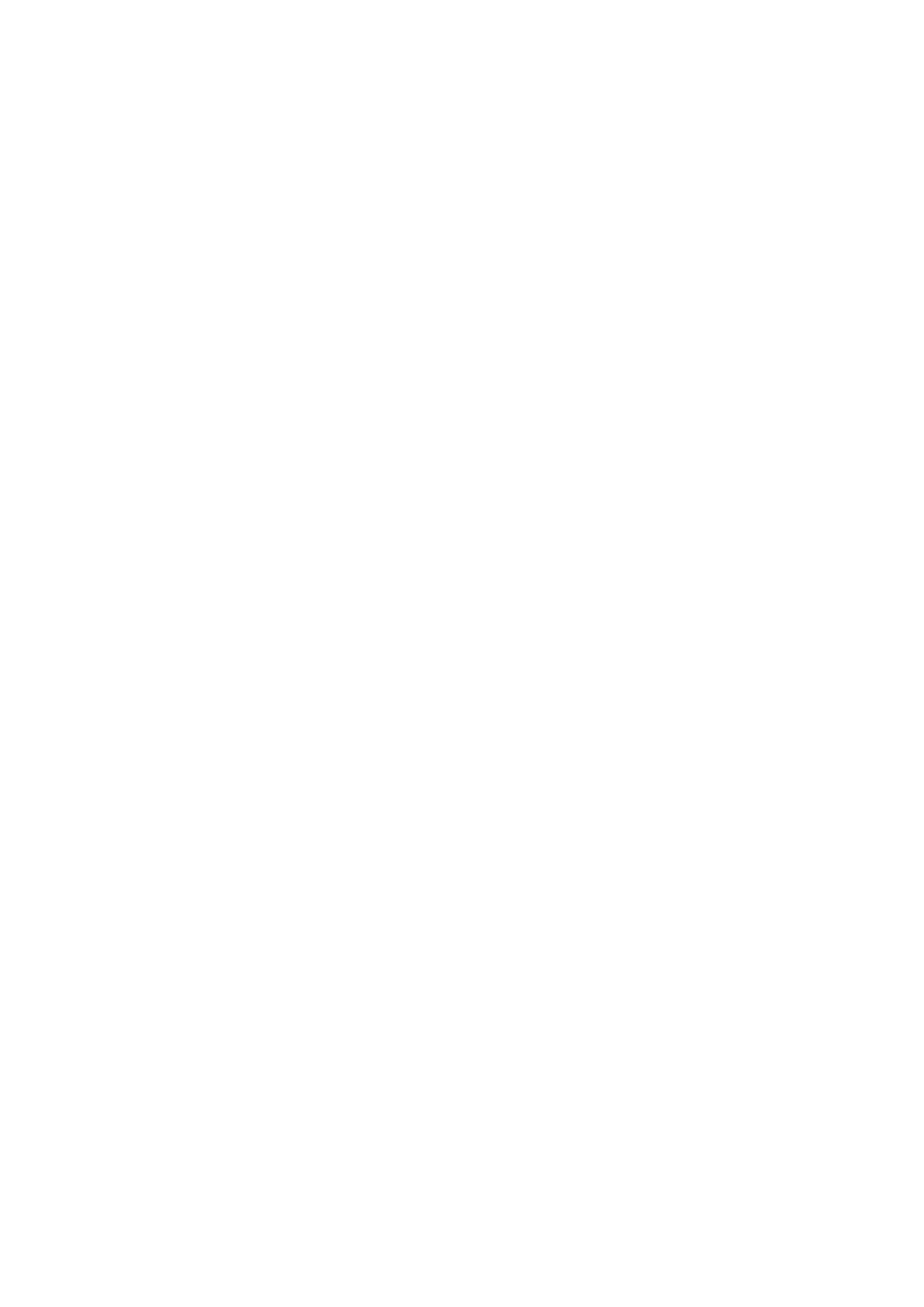<span id="page-4-0"></span>

# **Crimes (Transitional Provisions) Regulation 2009**

made under the

**Crimes Act 1900** 

l

R1 30/05/09 page 1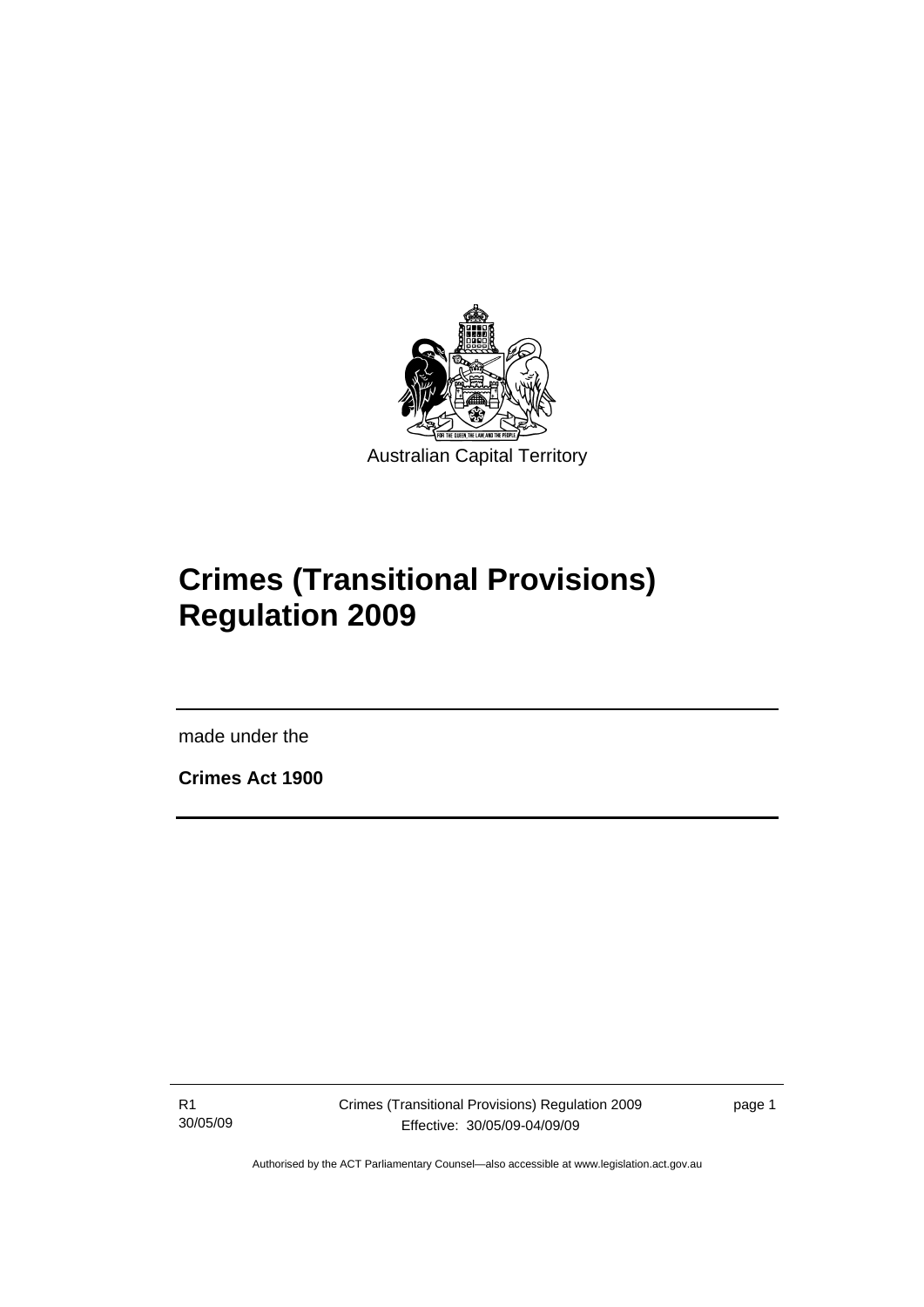# <span id="page-5-0"></span>**1 Name of regulation**

This regulation is the *Crimes (Transitional Provisions) Regulation 2009*.

# **3 Modification of Act, pt 30—Act, s 601 (2)**

The Act, section 600 applies as if the following subsections were inserted:

- '(2) That part, as in force immediately before the amendments commence, continues to apply to the proceeding.
- (3) For subsection (1), the hearing in a proceeding for an offence has started if—
	- (a) the defendant has pleaded guilty to the charge and the court has accepted the plea; or
	- (b) the defendant has pleaded not guilty to the charge, or is taken to have pleaded not guilty to the charge under section 375 (6) and the court has begun to take oral or written evidence in the proceeding (other than in relation to bail or any other interlocutory matter).'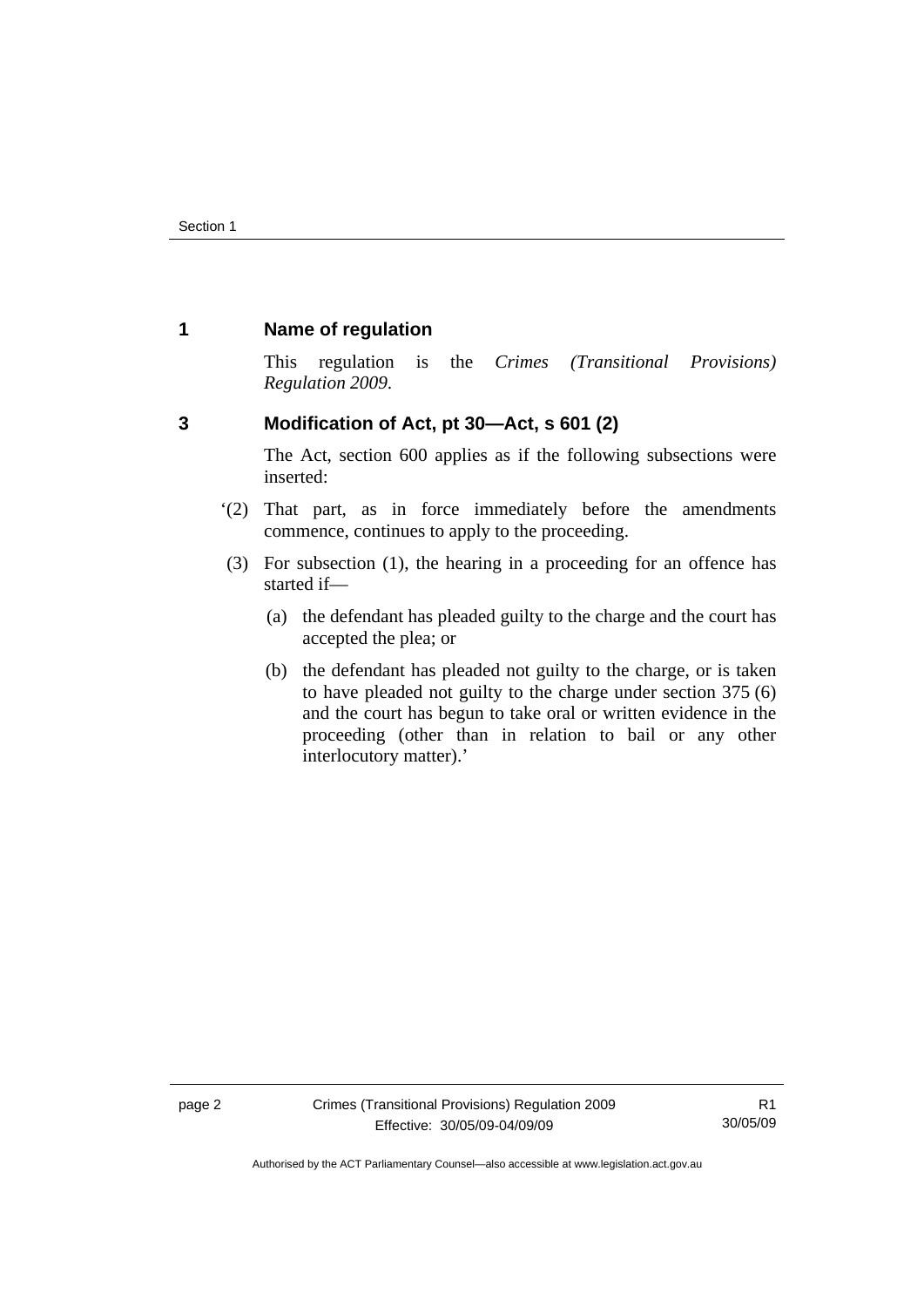#### **Endnotes**

# <span id="page-6-0"></span>**Endnotes**

# **1 About the endnotes**

Amending and modifying laws are annotated in the legislation history and the amendment history. Current modifications are not included in the republished law but are set out in the endnotes.

Not all editorial amendments made under the *Legislation Act 2001*, part 11.3 are annotated in the amendment history. Full details of any amendments can be obtained from the Parliamentary Counsel's Office.

Uncommenced amending laws and expiries are listed in the legislation history and the amendment history. These details are underlined. Uncommenced provisions and amendments are not included in the republished law but are set out in the last endnote.

If all the provisions of the law have been renumbered, a table of renumbered provisions gives details of previous and current numbering.

The endnotes also include a table of earlier republications.

| $ord = ordinance$                           |
|---------------------------------------------|
| $orig = original$                           |
| par = paragraph/subparagraph                |
| $pres = present$                            |
| $prev = previous$                           |
| $(\text{prev}) = \text{previously}$         |
| $pt = part$                                 |
| $r = rule/subrule$                          |
| $renum = renumbered$                        |
| $reloc = relocated$                         |
| $R[X]$ = Republication No                   |
| $RI = reissue$                              |
| $s = section/subsection$                    |
| $sch = schedule$                            |
| $sdiv = subdivision$                        |
| $sub =$ substituted                         |
| $SL = Subordinate$ Law                      |
| $underlining = whole or part not commenced$ |
| or to be expired                            |
|                                             |

## **2 Abbreviation key**

R1 30/05/09 Crimes (Transitional Provisions) Regulation 2009 Effective: 30/05/09-04/09/09

page 3